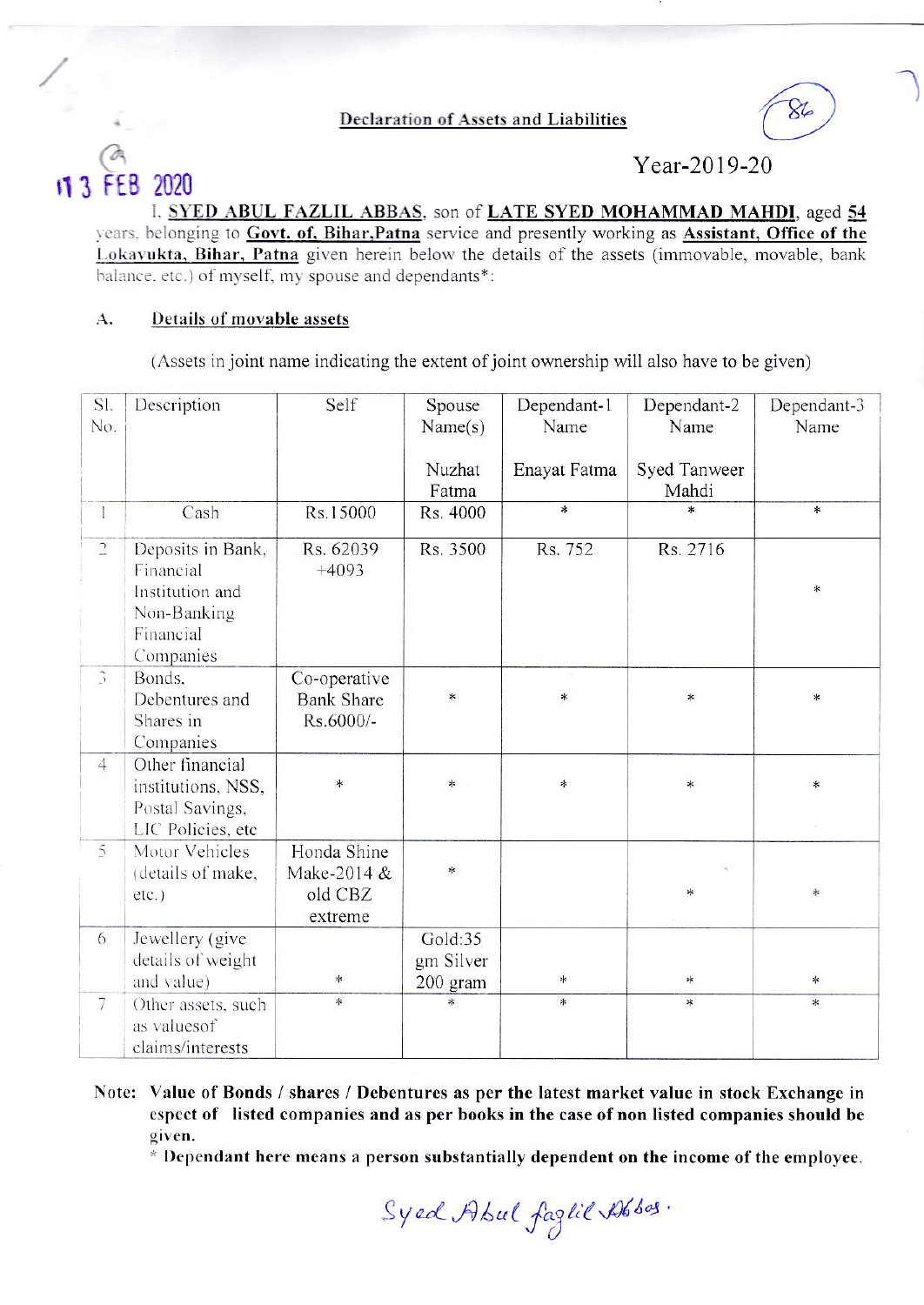

B. ails of Immovable assets<br>[Note: Properties in joint ownership indicating the extent of joint ownership will also have to be indicates1

| <b>HUILGIL</b> |                                    |                   |               | Dependant | Dependant | Dependant |
|----------------|------------------------------------|-------------------|---------------|-----------|-----------|-----------|
| Sl.            | Description                        | Self              | Spouse        | -1 Name   | -2 Name   | -3 Name   |
| No             |                                    |                   | Name(s)       |           |           |           |
|                |                                    |                   |               |           |           |           |
|                | Agricultural Land                  | Shahjahanpur      | Chandanpatti, |           |           |           |
|                | -Location(s)                       | Fatuha, Patna 0-3 | Darbhanga.    |           |           |           |
|                | -Survey number(s)                  | Decimal, Thana    | 14 Dhur       | *         | *         | 永         |
|                |                                    | no. 112 Khata     | Khata 493     |           |           |           |
|                | -Extent(Total                      |                   | Khesra 823    |           |           |           |
|                | measurement)                       | no.248 Khesra     |               |           |           |           |
|                | -Current market value              | no.2640           |               |           |           |           |
| $\overline{2}$ | Non-Agriculture                    | Dhirachak Thana   |               |           |           |           |
|                | Land                               | no.16 Gardani     |               |           |           |           |
|                | $-Location(s)$                     | bagh Patna. 691   | $\ast$        | $\ast$    | $\ast$    | $\ast$    |
|                | -Survey number(s)<br>-Extent(Total | Sq.Fit.Plot       |               |           |           |           |
|                | measurement)                       | no.1735 & 1822    |               |           |           |           |
|                | -Current market value              |                   |               |           |           |           |
|                |                                    |                   |               |           |           |           |
|                |                                    | In complete house |               |           |           |           |
| 3              | <b>Buildings</b>                   |                   |               |           |           |           |
|                | (Commercial and                    |                   |               |           |           | ×.        |
|                | residential)                       | $\ast$            | *             | $\ast$    | *         |           |
|                | $-Location(s)$                     |                   |               |           |           |           |
|                | -Survey number(s)<br>-Extent(Total |                   |               |           |           |           |
|                | measurement)                       |                   |               |           |           |           |
|                | -Current market vslue              |                   |               |           |           |           |
| $4^{\circ}$    | Houses /                           |                   |               |           |           |           |
|                | Apartments, etc.                   |                   |               |           |           |           |
|                | $-Location(s)$                     | *                 | $\ast$        | $\ast$    | $\ast$    | $\ast$    |
|                | -Survey number(s)                  |                   |               |           |           |           |
|                | -Extent(Total                      |                   |               |           |           |           |
|                | measurement)                       |                   |               |           |           |           |
|                | -Current market value              | $\ast$            | $\ast$        | $\ast$    | $\ast$    | ÷         |
| 5              | Others (such as                    |                   |               |           |           |           |
|                | interest in property               |                   |               |           |           |           |

I give herein below the details of my liabilities / overdue to public financial institutions and  $(2)$ government dues:-

[Note: Please give separate details for each item]

| SI.<br>N <sub>0</sub> | Description                                                                                  | Name & address of Bank /<br>Financial Institutions(s) /<br>Department (s)                              | Amount outstanding as<br>on 03-02-2020 |
|-----------------------|----------------------------------------------------------------------------------------------|--------------------------------------------------------------------------------------------------------|----------------------------------------|
| (a)                   | (i) Loans from Banks                                                                         | SBI, Patna Secretariat.                                                                                | $5,91,335/-$                           |
|                       | (ii) Loans from financial<br>institutions                                                    |                                                                                                        | *                                      |
|                       | (iii) Government Dues:<br>(a) dues to department dealing<br>with government<br>accommodation | $\ast$                                                                                                 | $*$                                    |
|                       | (b) dues to departments dealing<br>with supply of water                                      | $\ast$                                                                                                 | $\ast$                                 |
|                       | (c) dues to departments dealing<br>with supply of electricity                                | $\ast$                                                                                                 | $*$                                    |
|                       | (d) dues to departments dealing<br>with telephones                                           | $\ast$<br>$\mathbf{A}$ $\mathbf{A}$ $\mathbf{A}$ $\mathbf{A}$ $\mathbf{A}$<br>$\overline{\phantom{a}}$ | $\ast$                                 |